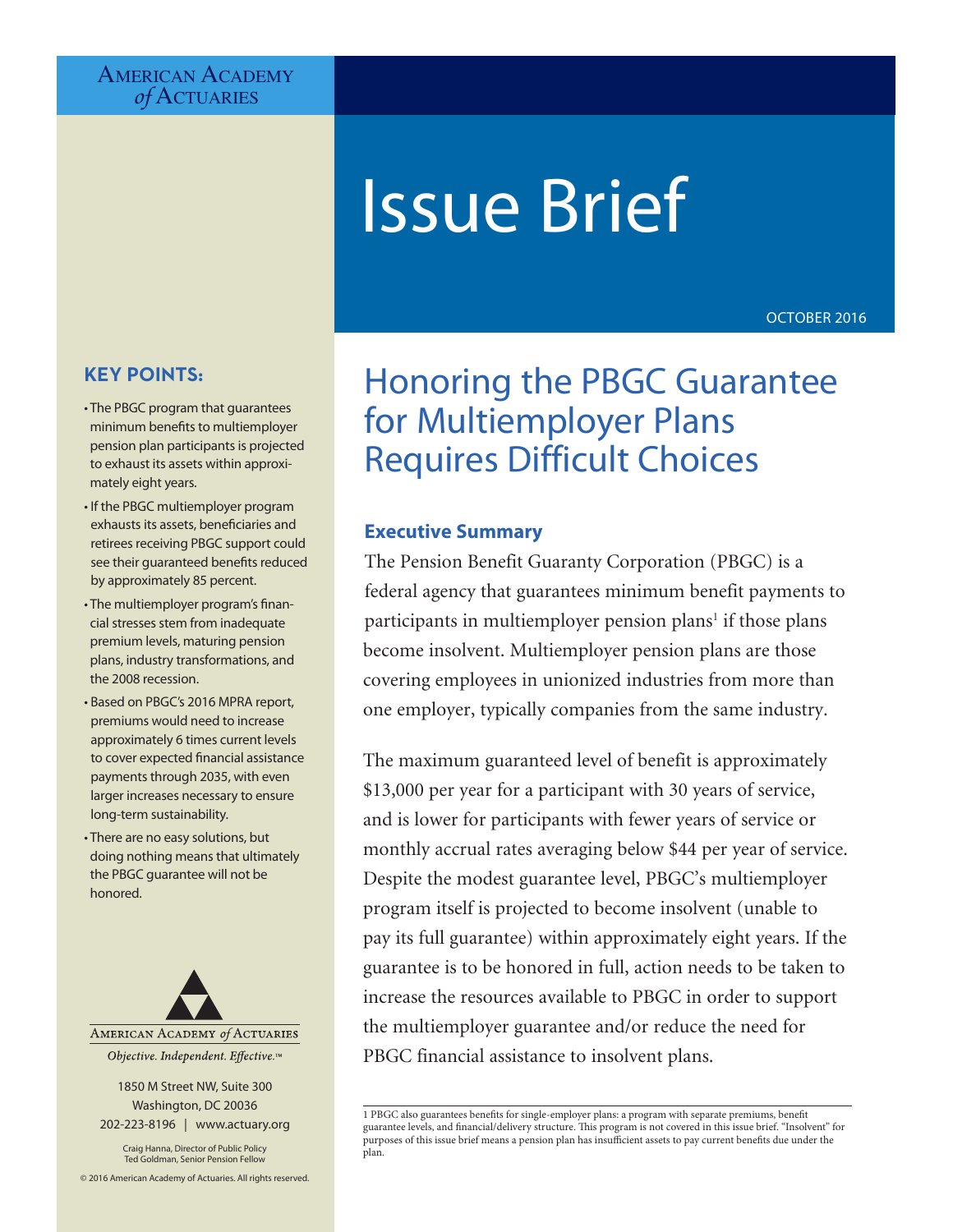## **PBGC Multiemployer Program At-A-Glance**



| Year                                       |     | 2025  |     | 2035  |
|--------------------------------------------|-----|-------|-----|-------|
| Probability of Insolvency                  | 50% |       | 98% |       |
| <b>Mean Projection</b>                     |     |       |     |       |
| Assets                                     | Ś   | 0     | \$  | 0     |
| Premium Revenue                            | \$  | 385   | \$  | 566   |
| <b>Financial Assistance</b>                | Ś   | 2,254 | Ś   | 4,046 |
| Percentage of Financial Assistance Payable |     | 17%   |     | 14%   |

Source: PBGC (Dollar amounts in millions)

• PBGC insures about 1,400 multiemployer pension plans covering more than 10 million participants.

- PBGC multiemployer plan premium levels and guaranteed benefit levels are significantly lower than those provided for single-employer plans.
- At the current premium level, there is more than a 50 percent chance that PBGC's multiemployer assets will be exhausted by 2025 and a 98 percent likelihood by 2035.
- If PBGC's multiemployer program exhausts its assets, participants receiving PBGC support could see their guaranteed benefits reduced by approximately 85 percent. When compared to the original benefit earned in the plan, the reduction is even greater. For example, a 30-year career participant entitled to a \$26,000 annual benefit from their plan might first see a reduction to \$12,870 (PBGC's maximum for someone with 30 years of service) when the plan is first eligible for PBGC financial assistance, but then ultimately to about \$2,000 per year upon the exhaustion of PBGC assets.\*
- Most of the growth in PBGC financial assistance claims is expected to occur between 2023 and 2029 when Central States and a number of other large plans are expected to become insolvent.
- Based on PBGC's 2016 MPRA report, premiums would need to increase approximately 6 times current levels to cover expected financial assistance payments through 2035, with even larger increases necessary to assure longer-term solvency.

\* For additional details on the how the participants may be affected by PBGC guarantee levels see the March 2015, *[PBGC's Multiemployer Guarantee Report](http://www.pbgc.gov/Documents/2015-ME-Guarantee-Study-Final.pdf).*

Note: The statistics shown in this box as well as throughout this Issue Brief are based on [PBGC's 2016 MPRA Report and](http://www.pbgc.gov/Documents/2015-ME-Guarantee-Study-Final.pdf)  [the FY 2015 PBGC Projections Report](http://www.pbgc.gov/Documents/2015-ME-Guarantee-Study-Final.pdf)*.*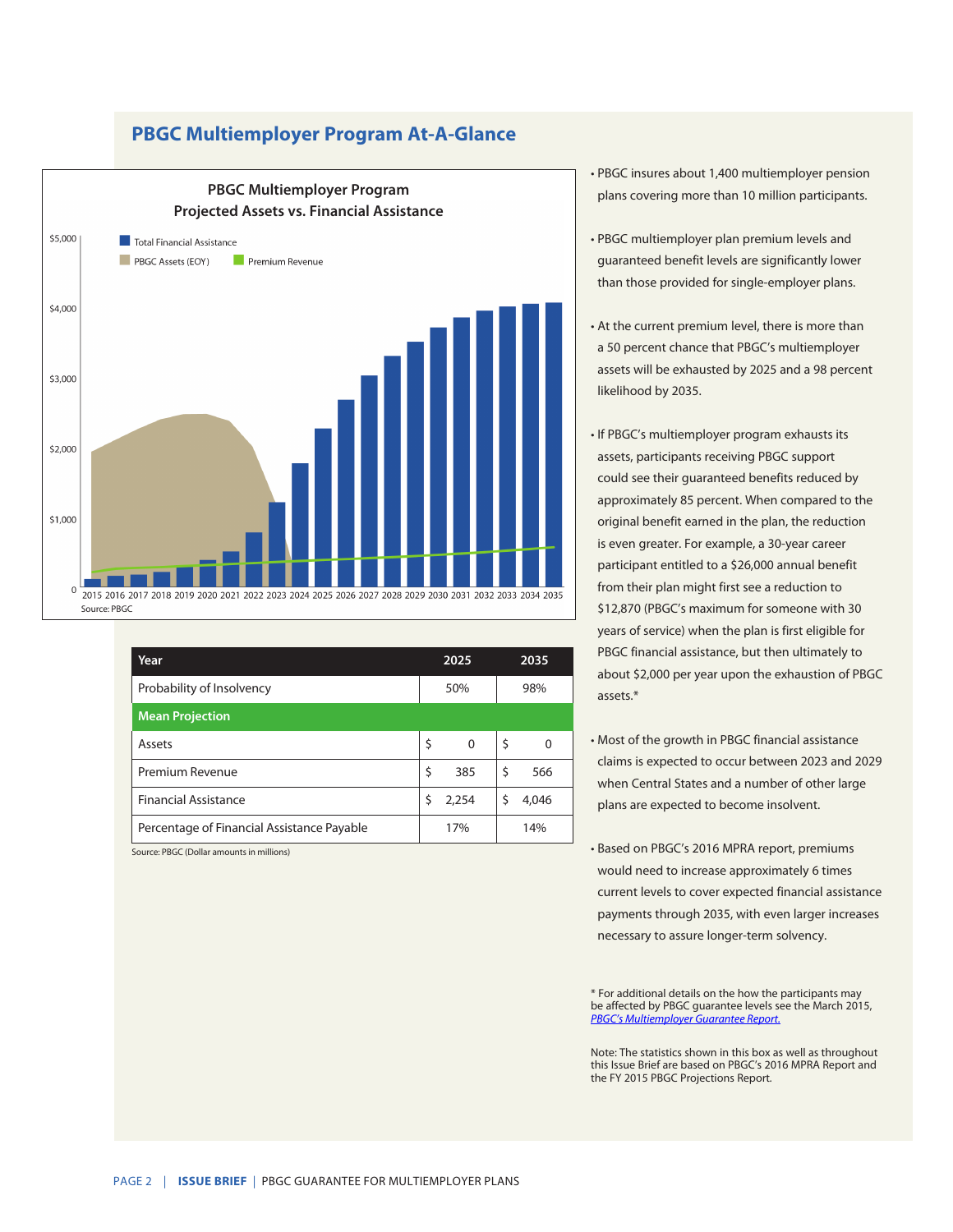Resources to provide the guaranteed benefits have come from premiums charged to multiemployer plans on a flat per-participant basis. It is evident that historical premium rates were insufficient to adequately cover the cost of providing the guarantee to insolvent multiemployer plans. According to the PBGC figures in the 2016 MPRA Report, aggregate premiums would need to increase by roughly 6 times the current level in order to support the guarantee for the next 20 years, with larger increases necessary for longerterm solvency. Larger increases would also be needed to protect against experience that is worse than expected. Such increases would charge current active participants and employers for the guarantee promised to, but not reserved for, prior generations of participants and employers. Assessing premiums that would require an increase in current contributions made by employers as part of the active participants' wage and benefit package to pay for historical guarantees risks the further withdrawal of participation in the multiemployer system. For this reason, there is a danger that raising per-participant premiums too high will result in additional instability and a reduction, rather than an increase, in benefit security.

**This issue brief explores how the multiemployer guarantee system evolved to its current position and identifies options to consider going forward. Reform options include premium increases in a variety of structures, resources from outside the system, and alternatives that could increase the stability of ongoing multiemployer plans in an effort to reduce the need for PBGC financial assistance. None of the options are ideal, and they require difficult sacrifices, possibly from parties who had no role in the creation of the problem. But it is clear that if nothing is done, the guarantees promised to the participants in multiemployer plans will not be fully honored.**

## **Key Developments and Drivers Leading to the Current Situation**

The financial challenges facing PBGC's multiemployer system are the result of many factors and complexities. These include:

**Inadequate premium levels:** The per-participant premium levels have not adequately reflected the cost of providing the guarantees. While this is obvious with the advantage of hindsight, the cost of providing the guarantees is very difficult to predict. The PBGC reported a surplus in the multiemployer program for roughly the first 20 years of its existence, and the reported deficit, which was reported as less than \$1 billion until 2010, is now currently over \$50 billion.

#### **Inadequate withdrawal liability payments:**

Employer bankruptcies can damage multiemployer plans because withdrawal liability is often paid at pennies on the dollar in bankruptcy. There are also several statutory restrictions in ERISA on the assessment and collection of withdrawal liability that can prevent a plan from collecting the full amount of a withdrawing employer's share of the plan's unfunded vested liability. These factors shift the benefit cost to the remaining contributing employers. This shift would be a less significant issue if withdrawing or bankrupt employers were replaced in the plan by new employers of similar size. However, if new employers do not replace withdrawn or bankrupt employers, one or more significant withdrawals or bankruptcies among the sponsors of a multiemployer plan can eventually lead to the insolvency of the plan and the need for PBGC financial assistance.

## **Alignment of risks and inadequate contributions:**

Ongoing multiemployer plans typically invest in a diversified portfolio of assets, resulting in lower revenue needed from contributions than if they had invested in a default-free matching portfolio. Plans determine funding needs by discounting future payments using an assumed rate of investment return. Current rates are typically between 7.0 and 7.5 percent. This approach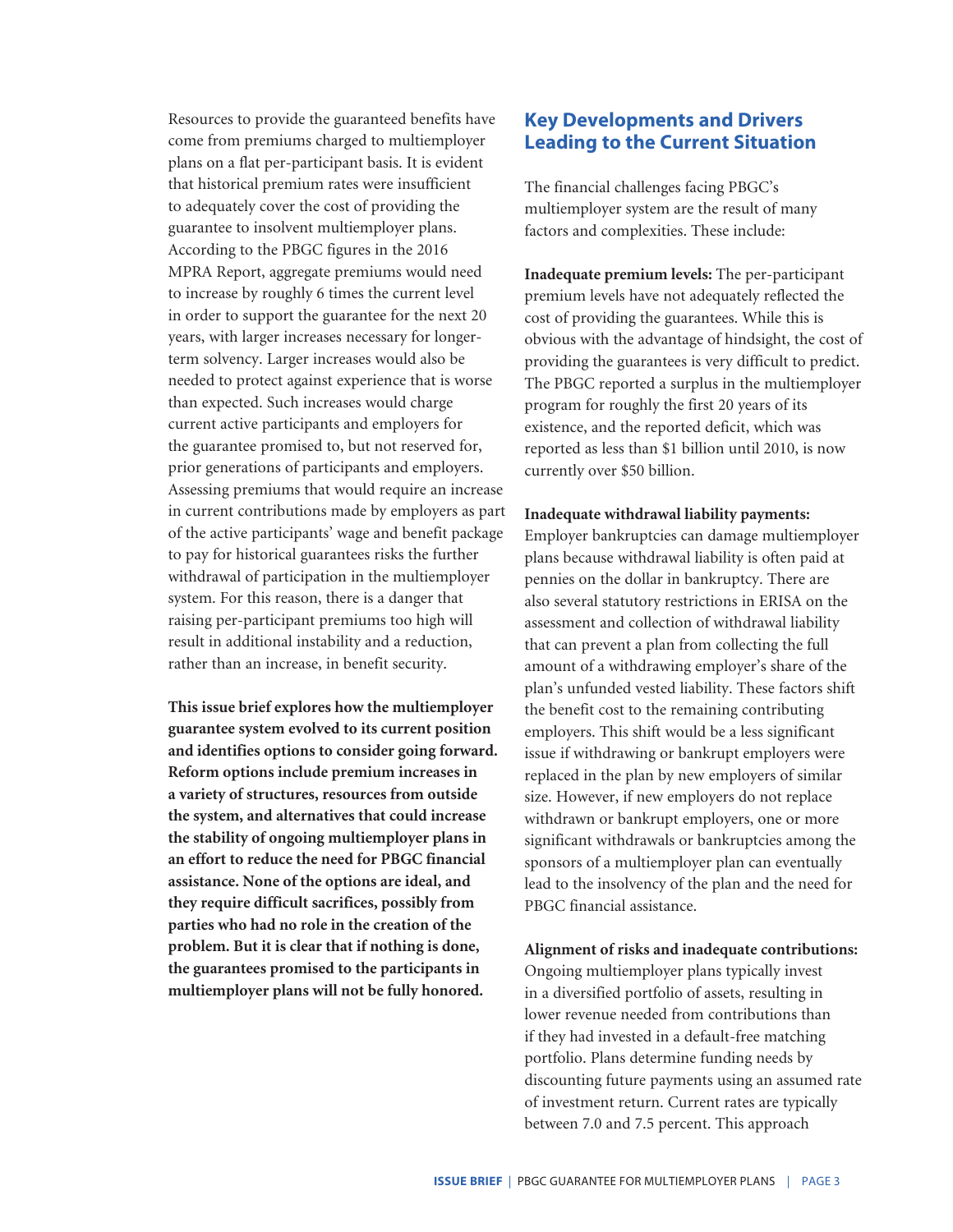creates a risk, if investment returns are less than the assumed return, that additional contributions will be required in order to provide the benefits. In addition, to the extent there are net experience losses (from either economic or demographic assumptions), these losses were historically amortized over relatively long time periods. These risks may be supportable in plans that maintain strong bases of contributing employers, but can be unmanageable in less stable plans. For many plans, these factors have led to underfunding and the additional contributions needed to become fully funded are not affordable.

**Maturing plans:** As plans mature, they have far more inactive participants than active participants and the total liability of the plan becomes very large compared to its contribution base. As a result, any variations in experience or changes in assumptions become more difficult to manage with additional contributions. A certain degree of maturity is the natural path of a pension plan, but the maturity level can be exacerbated by the withdrawal of employers from participating in the plan either due to the decline of an industry or the unwillingness of employers to continue to be exposed to the risks associated with participating in these plans. As the contribution base declines compared to the total liability, the inherent risks of the investment policy and other actuarial assumptions are magnified.

**Industry transformation:** Many multiemployer plans are part of industries that have experienced changing business environments (e.g., deregulation, technology transformations, globalization, less unionization) that have vastly altered the workforce covered by those plans. The resulting decline in the number of participating employers and employees has further weakened the financial position of affected multiemployer plans.

**The 2008 financial crisis:** The "Great Recession" has had a lasting impact on many multiemployer pension plans, some of which were still recovering from 2000-2002 market events, simultaneously exposing a number of different risks in the system. Not only were assets depleted through investment losses, but the financial crisis impact

on some covered industries resulted in an even smaller contribution base from which to restore the health of the plans. Furthermore, the lingering low-interest-rate environment resulting from the recession has made it more unlikely that investment returns over the next few years will pay as large a share of plan costs as was anticipated. Many plans that could have recovered from either the asset losses or the low interest rates or the declines in their industries find themselves unable to effectively deal with the events concurrently. For some of the more mature plans, recovery is not possible without financial assistance.

These issues have been developing over time. Combined, they have stressed most multiemployer plans and placed PBGC's multiemployer program in a precarious position.

## **Steps Taken to Strengthen the Multiemployer Program: MPRA**

In response to the projected insolvency of some multiemployer plans and the impact on PBGC's multiemployer program, the Multiemployer Pension Reform Act (MPRA) was enacted in December 2014. Highlights of the MPRA law include:

**Suspension of benefits:** MPRA created a new category of at-high-risk multiemployer plans. In general, a plan is in *critical and declining* status if it is projected to deplete all of its assets within 20 years. The sponsor of a plan in critical and declining status is allowed, but not required, to apply to the Department of Treasury to suspend a portion of its benefits—in other words, permanently or temporarily reduce accrued benefits, potentially including some benefits being paid to current retirees and beneficiaries. To be eligible for a suspension, the plan sponsor must exhaust all other reasonable measures to avoid insolvency, and the suspension must be sufficient for the plan to be projected to remain solvent over an extended period of at least 30 years.

MPRA imposes a number of restrictions on the suspensions. For example, benefits may not be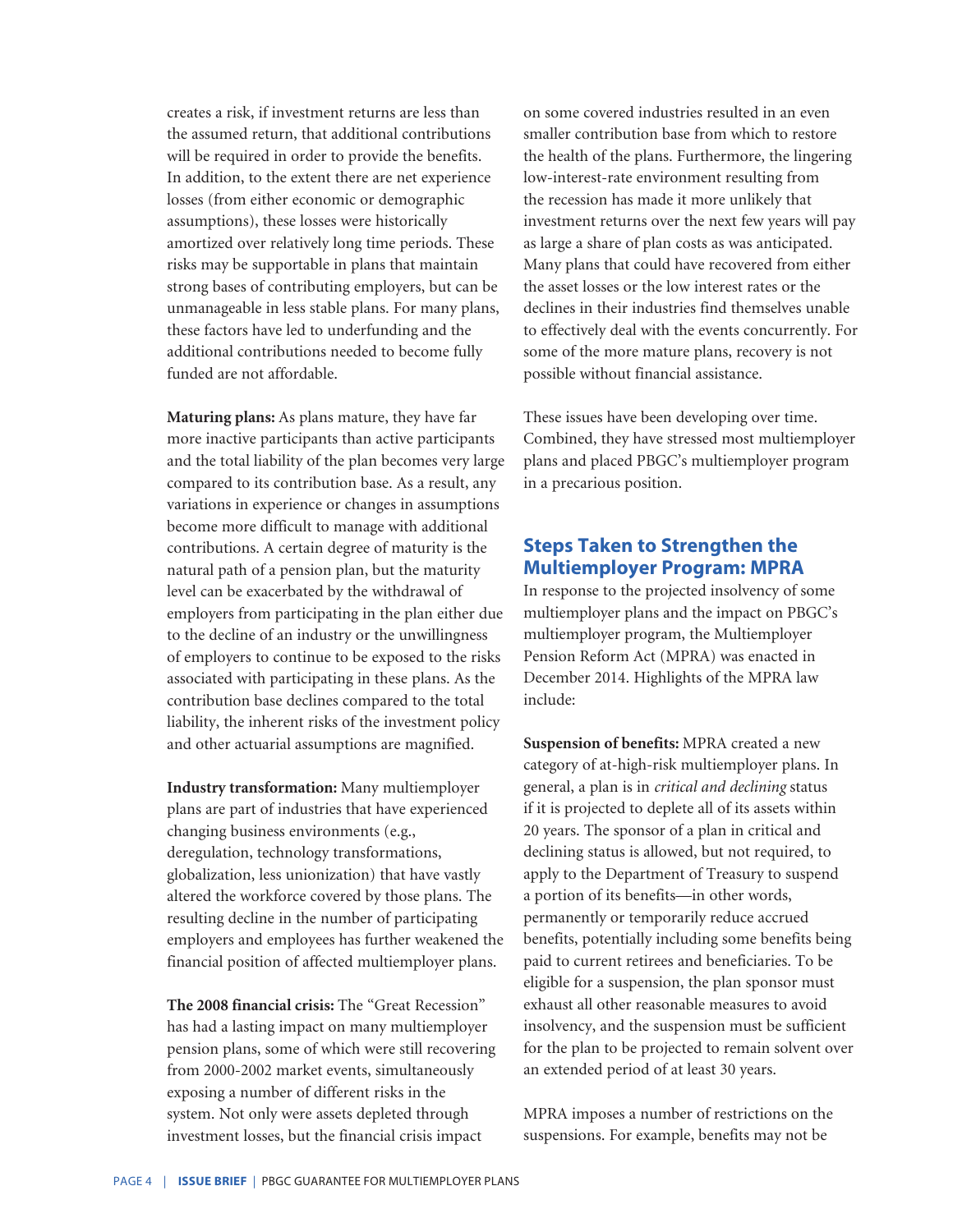reduced below 110 percent of a participant's PBGC guarantee level, and suspensions must be equitably distributed across participants and may not exceed the level required to reasonably enable future solvency. Furthermore, protections apply to participants and beneficiaries age 75 and older, as well as plan disability benefits.

Any proposed suspension of benefits is subject to review and approval by the Department of Treasury. If Treasury approves the proposed suspension, the suspension is then subject to a vote by plan participants. If the participant vote rejects the suspension and the plan is deemed to be "systemically important" (representing at least \$1 billion in projected liabilities to PBGC), Treasury must override the vote and implement the proposed suspension.

**Partitions and facilitated mergers:** Under MPRA, the sponsor of a plan in critical and declining status may also apply to PBGC for financial assistance through a partition. Under a partition, PBGC immediately takes on responsibility for paying a portion of the benefits. In order to receive a partition, the plan sponsor must take all reasonable measures to avoid insolvency, including suspending benefits to the maximum extent allowed under MPRA. In order to grant a partition, PBGC must certify that the partition will reduce its own long-term loss, does not impair its ability to provide financial assistance to other plans, and is necessary for the plan to remain solvent over an extended period of at least 30 years. Facilitated mergers of two or more plans represent an additional mechanism for PBGC to provide financial assistance to troubled plans, and the use of this provision is subject to requirements similar to partitions.

**Increased premiums:** In addition to providing new tools to plans in critical status, MPRA doubled the flat-rate premium that all multiemployer pension plans must pay annually to PBGC. Specifically, the per-participant premium rate increased from \$13 to \$26 for plan years beginning in 2015. The premium rate will increase automatically each year with inflation (it is \$27 in 2016). In the FY 2015 *Projections Report*, PBGC estimated the present value of projected premiums over the next 10 years to be about \$2.7 billion as of Sept. 30, 2015.

While these activities improve PBGC's financial position, the 2016 PBGC MPRA Report confirms they fall well short of placing the program on firm ground, especially in light of decisions since the passage of MPRA.

## **Recent and Pending Developments**

Several key developments have occurred since the passage of MPRA that have dampened the potential relief that MPRA was expected to provide. In addition there are two additional issues that are yet to be determined.

**Central States application denial:** The Central States Pension Fund is widely understood to be the single largest potential liability to PBGC's multiemployer program. The plan covers in excess of 400,000 participants and is expected to become insolvent within the next decade. Central States submitted an application to Treasury to suspend benefits under MPRA in late September 2015. On May 6, 2016, the Treasury Department denied the Central States application, citing, among other reasons, that the proposed benefit suspensions were "not reasonably estimated to allow the plan to avoid insolvency." Subsequent to Treasury's decision, Central States posted a [letter to its employees](https://mycentralstatespension.org/pension_crisis/the_attempted_rescue_plan.aspx) indicating that it will not reapply, thus likely placing a significant burden on PBGC—a burden that MPRA had been anticipated to reduce.

**Local 707 application for partition and benefit suspensions denied:** PBGC informed the Board of Trustees for the Road Carriers—Local 707 Pension Fund that its application for partition under MPRA had been denied. The Local 707 plan is expected to run out of money to pay benefits in February 2017. In June 2016, PBGC concluded that the contribution base units, active participant counts, and contribution levels projected in the application were based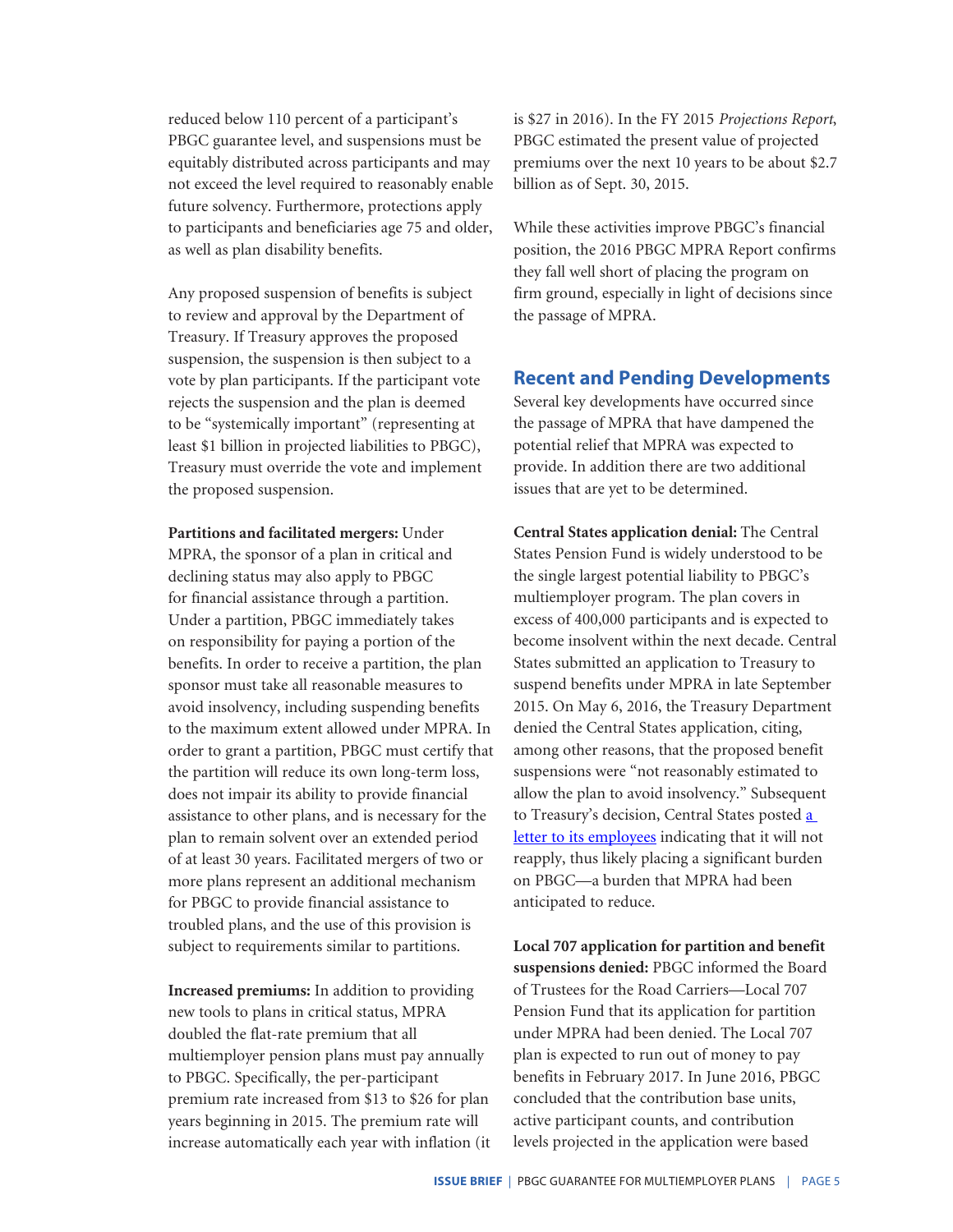on "unreasonably optimistic assumptions." While the impact on PBGC from this decision alone is minimal, with each denial, the relief anticipated for PBGC through MPRA appears to be less certain. Following PBGC's denial for the request for partition, Treasury has also denied Local 707's application for benefit suspensions. Given the expected short period to insolvency, the Local 707 situation may not be a good indicator of the potential relief MPRA may have to offer other plans.

Key issues yet to be determined include:

**Possible relief for Mine Workers:** The plan widely considered to be the second-largest potential liability to PBGC's multiemployer program is the United Mine Workers of America ("UMWA") 1974 Pension Plan. Due to the relatively low benefit levels under the 1974 plan—MPRA requires a maximum suspension of 110 percent of PBGC guarantee levels—the UMWA plan is not a candidate for benefit suspensions under MPRA. Furthermore, it is expected that any partition of the 1974 plan would be too large for PBGC's multiemployer program to sustain.

Proposals have been made to provide relief to the 1974 plan (as well as health plans covering retired members of the UMWA and their families) in the form of additional financing. For example, the president's fiscal year 2017 budget proposal includes a provision to make annual transfers from the Abandoned Mine Reclamation Fund to the UMWA Health and Retirement Funds. If this proposal were to be enacted, the annual transfers may be sufficient to ensure the long-term solvency for the 1974 plan. The 1974 plan would therefore no longer be a PBGC liability. The likelihood of such a proposal becoming law is unclear, but if passed, it would have a significantly positive impact on PBGC's multiemployer program.

**Future commitment to the pension system:** Multiemployer plans have had very few new

employers adopt new plans or join existing plans in recent years, and many plans are also struggling to retain their current employer base. Employer withdrawals tend to reduce the financial strength of plans, while also gradually reducing the number of participants on which PBGC premiums are based. It is important that the employers and co-sponsoring unions participating in the multiemployer plan system remain in the system and continue to provide retirement benefits to employees in a way that does not further jeopardize PBGC's financial assistance program. Achieving this objective may require new developments and innovations that will allow employers to remain in the multiemployer system while protecting their businesses from financial risks and competitive disadvantages. Such developments might include the adoption of risk-sharing pension plan designs and possible revisions to contribution requirements and withdrawal liability provisions that limit the transfer of liability to the remaining employers. Any new approach adopted must be scrutinized carefully to assure it will strengthen, rather than weaken, the overall PBGC multiemployer financial assistance program.

## **Moving Forward—Factors for Consideration**

If PBGC's multiemployer program exhausts its assets, which absent legislative action appears to be inevitable, the agency will only be able to provide financial assistance to insolvent plans to pay benefits and administrative expenses that are equal to the annual revenues it receives. At a current premium rate of \$27 per participant, the annual premium revenue is approximately \$260 million. While multiemployer financial assistance payments were \$103 million in fiscal year 2015, this figure is expected to increase rapidly in the coming years as more plans reach the point of insolvency. According to PBGC's 2016 MPRA Report, annual financial assistance is projected to exceed \$200 million by 2018, exceed \$2 billion by 2025, and reach roughly \$4 billion by 2034.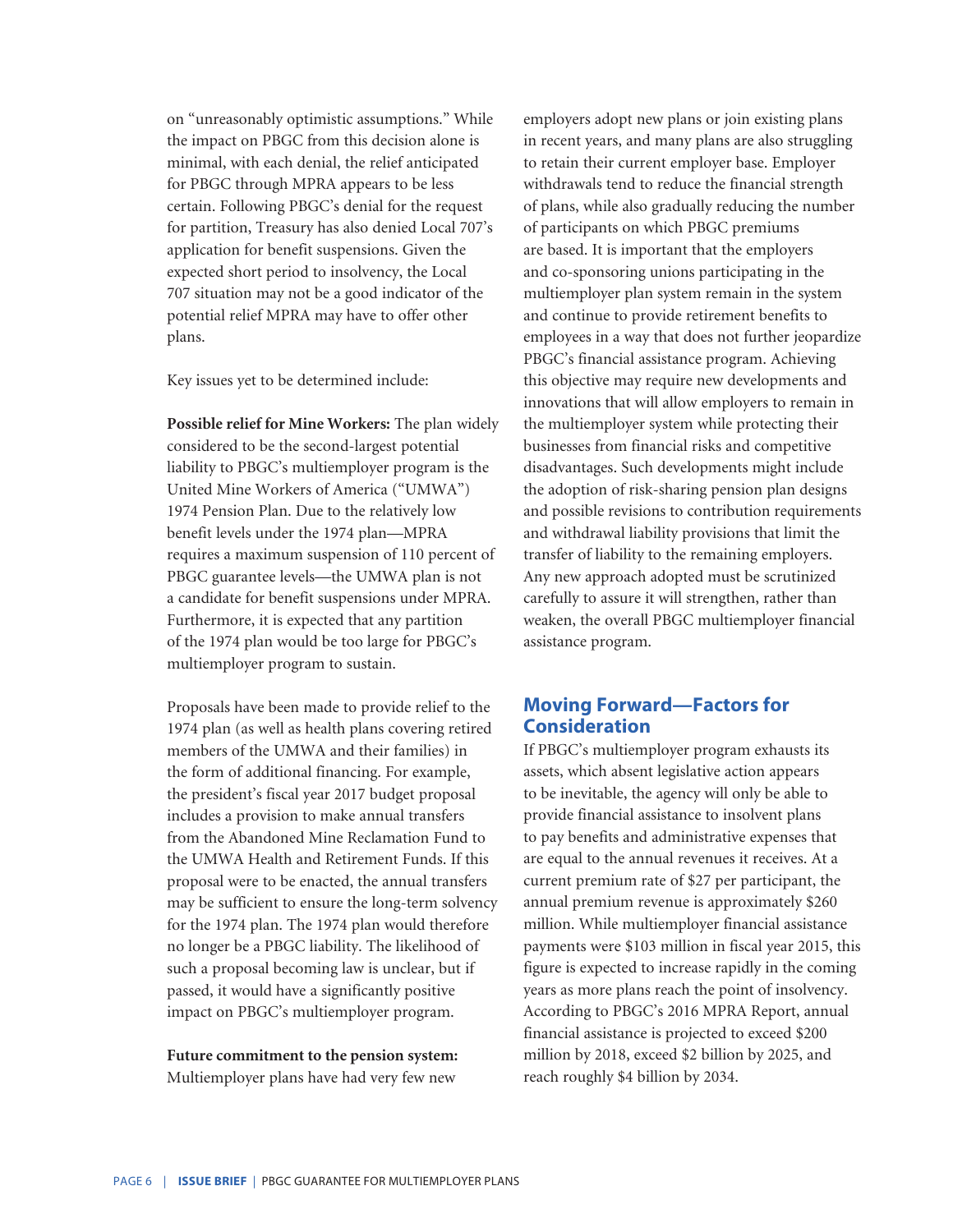

The graph above shows PBGC's average projection results.2 The projected financial assistance is shown by the stacked bars, premiums by the light green line, and projected assets by the tan area. Current insolvent plans (dark orange bars) and terminated plans that are expected to become insolvent (light blue bars) make up a very small portion of the projected financial assistance. The largest troubled plan (dark gray bars) does not currently require any financial assistance, but when it does, the level of financial assistance required would, by itself, move PBGC into insolvency. The gray bars grade up as PBGC assesses an increased likelihood of this plan becoming insolvent, peaking in 2030. The second-largest troubled plan (light orange bars) is not expected to seek relief under MPRA. This projection assumes that no benefit suspensions or partitions are approved. In its annual report, PBGC books a liability for plans that it expects to become insolvent within 10 years. The financial assistance for these plans

is represented by the green bars. The dark blue bars represent financial assistance for other plans based on PBGC's projection model. In order to restore the sustainability of PBGC's guarantee, either revenues need to increase significantly or the projected financial assistance needs to be reduced significantly (preferably by reducing the need for financial assistance); most likely, both need to occur.

While there is little uncertainty that, without intervention, PBGC's multiemployer program will exhaust its assets, there is considerable uncertainty regarding both the timing of this failure and the amount of money that would be needed to prevent it. Aside from the possibility of congressional action, some of the most significant factors that affect these uncertainties are:

• The extent to which plans are able to avoid insolvency by using the MPRA suspension, partition, and facilitated merger provisions.

<sup>2</sup> The data in the chart is based on PBGC's average (mean) projected financial assistance amounts. The average financial assistance is taken from PBGC's ME-PIMS model results, which look at a variety of future economic paths. The ME-PIMS model simulates financial assistance payments from PBGC to insolvent multiemployer plans to pay retiree benefits and maintain the plans.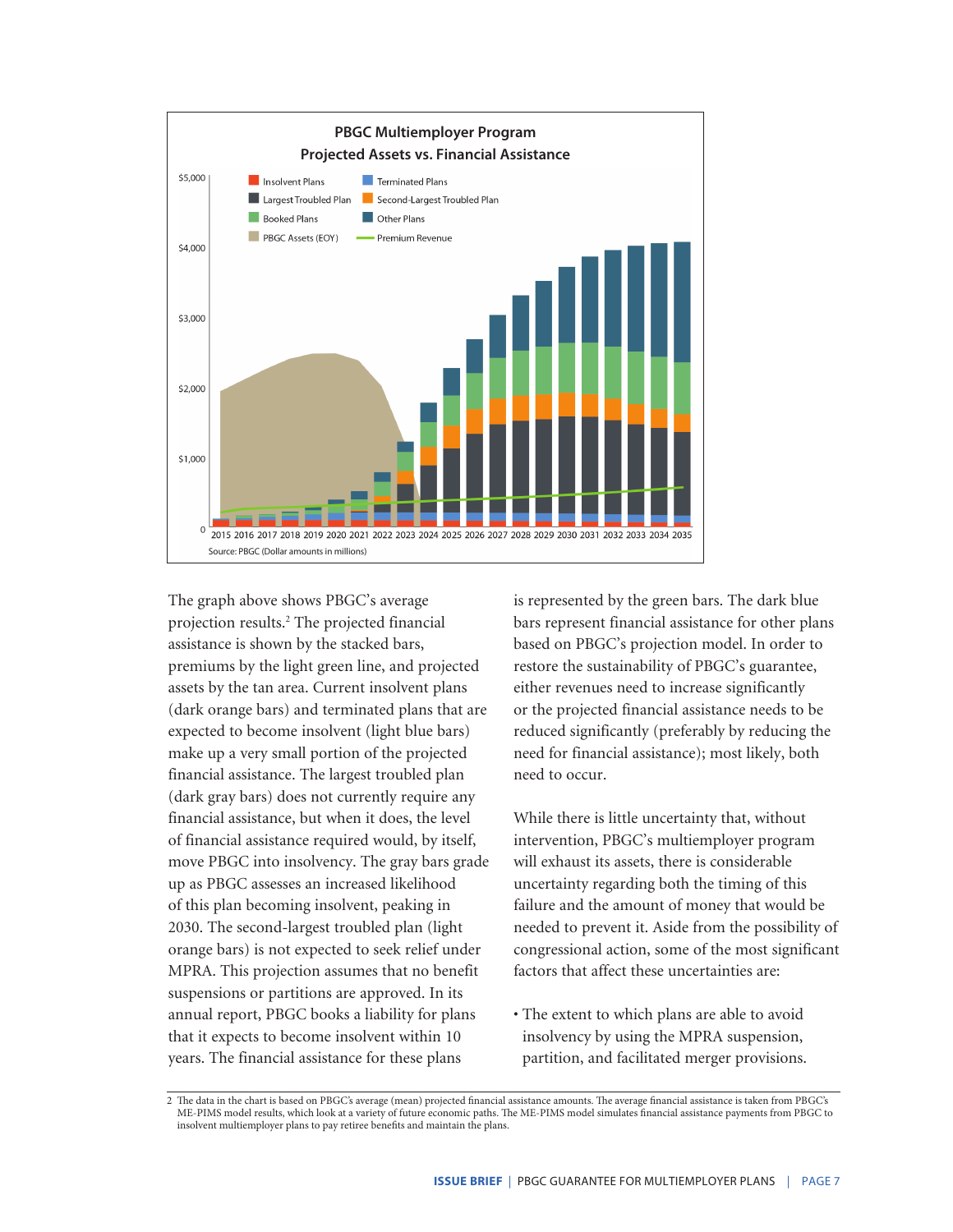- The ability of plans to increase contribution revenue by maintaining or expanding their bases of employers, raising contribution rates, and collecting withdrawal liability.
- The investment returns that plans earn on their assets.

**Ability to use MPRA for benefit reductions and suspensions:** While MPRA introduced several tools for troubled plans to use to avoid insolvency, there is considerable uncertainty regarding the number of these plans that will take advantage of these tools. First, the use of these tools is not mandatory, so plan trustees, and in some cases plan participants, need to make a decision to use them. If the plans decide they want to use one of these tools, it is not clear how many will be able to satisfy the criteria that MPRA and associated regulations established for each tool. We already know that the Central States Pension Fund is not likely to use the MPRA tools.

In addition to benefit suspensions, the other MPRA tools for deeply troubled multiemployer plans are partitions and facilitated mergers. Both of these provisions involve PBGC using some of its assets prior to the point when a plan becomes insolvent, with the goal of preventing that insolvency. A significant requirement for PBGC to implement partitions and facilitated mergers is that the outcome must reduce PBGC's long-term liabilities and must not impair its ability to provide financial assistance to other plans.

In the FY 2015 *Projections Report,* PBGC projects only a \$3 billion reduction in its deficit in 2025 based on its current best estimate of future suspensions and partitions. The 2014 *Projections Report* had estimated a \$16 billion reduction in its deficit in 2024 based on its prior (more optimistic) estimate of future suspensions and partitions. The denial of the Central States application and other events have reduced the projected positive impact on the sustainability of PBGC's guarantee and as a result, the ultimate impact of MPRA is uncertain.

**Increase contribution revenue by plans:** The trustees of troubled multiemployer plans are required under the Pension Protection Act of 2006 to establish one or more schedules of contribution rates and accompanying benefit levels from which the bargaining parties may choose. The purpose of these schedules is to establish minimum contribution levels that all employers must satisfy in order to continue in the plan. The trustees often face a very difficult decision in determining the appropriate contribution levels. Assuming there will be no changes in the active participant population size and the employers that contribute to the plan, higher contributions for a given benefit level make it more likely that the plan will recover and participant benefits will be secure. But if the trustees set the contribution rates too high, it could drive employers and active members out of the plan, which may have the opposite effect on funding levels and benefit security.

Contribution revenue for multiemployer plans is also affected by the number of hours, or another measure of employment level, that active participants work in covered employment. For example, if the contribution rate goes up by 10 percent, but active participants work 10 percent fewer hours, then the dollar amount of contribution revenue will remain essentially flat. Withdrawal liability payments made to a plan by former employers are an additional component of the contribution revenue, and an additional source of uncertainty. Given these complexities, projecting revenue into the future is especially difficult.

If the economy improves, it is possible that contributions into underfunded multiemployer plans could increase rapidly, as a strong economy will increase both the employment level of the covered workforces and the possibility of higher contribution rates. Furthermore, a strong economy may result in employers shoring up unfunded legacy obligations but exiting the multiemployer system prospectively. But if the economy remains weak, or deteriorates further, underfunded plans could have difficulty even maintaining their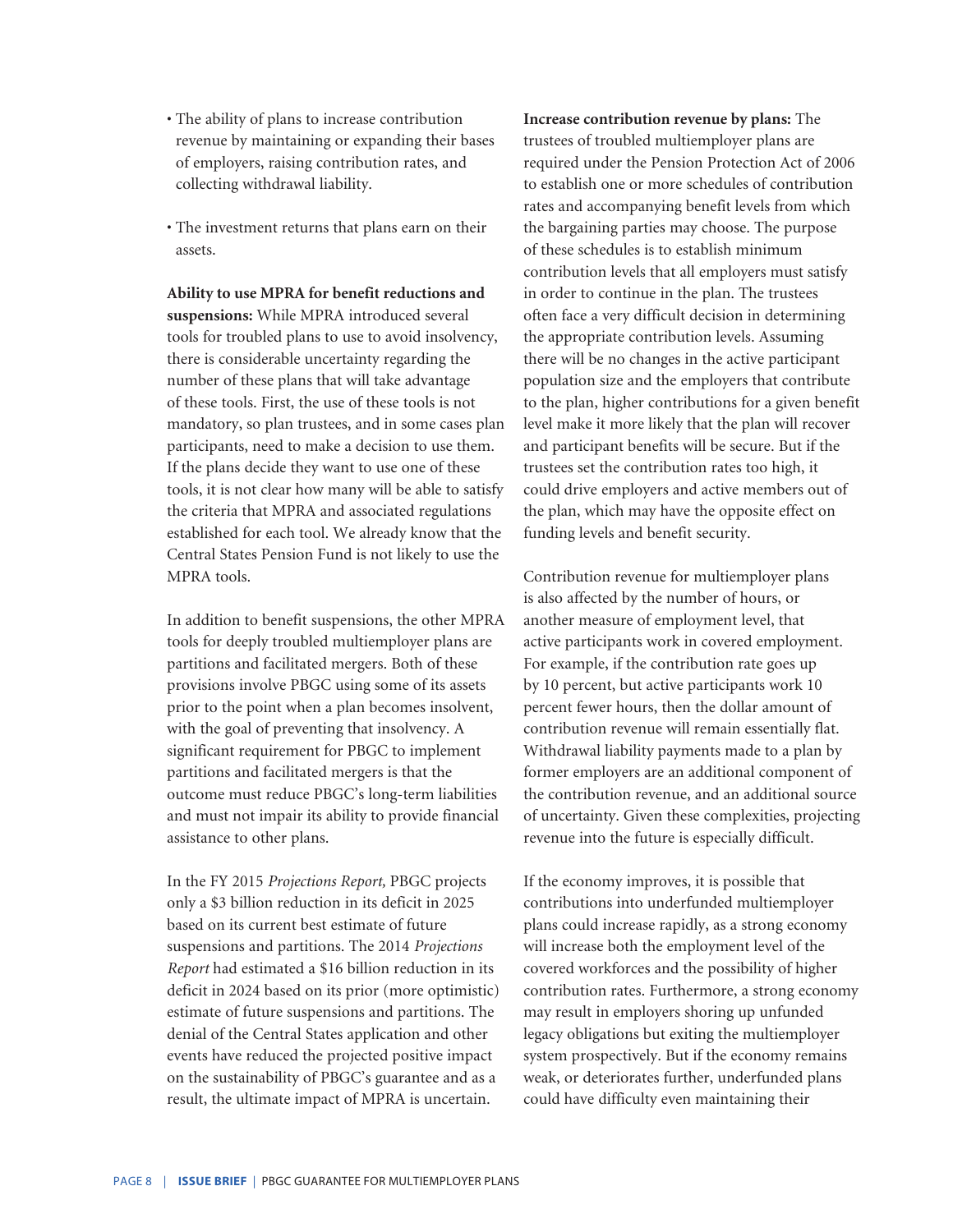current contribution levels. In addition, the level of future union membership in some industries is an important factor in the ability of plans to recover. These variables could have a significant impact on the level of premium increases necessary to prevent PBGC's multiemployer program from exhausting its assets.

The vast majority of multiemployer pension plans are not reasonably expected to become insolvent. It is critically important to PBGC's long-term financial success that these plans continue to pay both the targeted benefits and PBGC premiums into the future.

### **Investment returns on plan assets:**

Multiemployer plans have two sources of income: employer contributions (including employer withdrawal liability payments), which are discussed in the previous section, and investment returns. For many multiemployer plans today, the vast majority of their expected income is from their anticipated investment returns. When anticipated investment returns do not materialize, it is very difficult to make up for the shortfall with additional contributions because the shortfall in a given year is often a multiple of annual contributions.

In addition, significant negative cash flow (paying more in benefits and expenses than what is collected by contributions) makes it difficult to make up for a shortfall with future good investment returns because the asset base is diminishing over time. Many multiemployer plans have significant negative cash flows and are thus very sensitive to short-term investment returns.

The reliance of plans on investment returns as their primary source of income coupled with the volatility of these returns make them an important factor in evaluating PBGC's financial challenges. If plan sponsors are unable to make up for investment losses with higher contributions or future investment returns, PBGC's guaranteed benefits become increasingly important to plan participants.

## **Considerations for Legislative Action**

While the plan-level events identified above could cause the situation to improve, the president and Congress can also play a role in finding a solution. The most direct approach to improve the finances of PBGC's multiemployer program would be to consider legislation to increase premiums. As part of MPRA, the annual premium level increased from \$13 per participant to \$26 per participant, effectively doubling the projected premium revenue and modestly extending PBGC's projected insolvency date. In theory, the deficit in the program could be eliminated by simply raising the premium rate. However, in practice, the level of increase that would be necessary is likely to be so large that it may cause more problems than it solves. PBGC's 2016 MPRA Report indicates that premiums would need to be increased by as much as six times the current level in order to avoid insolvency over the 20-year projection period, with larger increases necessary to achieve longerterm solvency or to protect against unexpected adverse experience.

There are at least two potential problems that could be caused by higher premium levels. The first is that for plans that are struggling to postpone insolvency or improve their funding levels, a large increase in the premium rate will accelerate insolvency or make recovery more difficult as assets that could be used to support benefits are diverted to PBGC. A second problem is that the companies and employees who bargain over contributions to the plans may feel that the increased premium level makes the pension plan no longer cost-effective, which could motivate them to move towards defined contribution plans, resulting in lower premium collections and potentially higher financial assistance needs.

The current multiemployer premium is entirely calculated on a flat-dollar per-participant basis, with the levels of benefit provided by a particular plan playing no role in the premium amount. Plans that provide lower benefits pay a premium that is a greater percentage of plan costs than is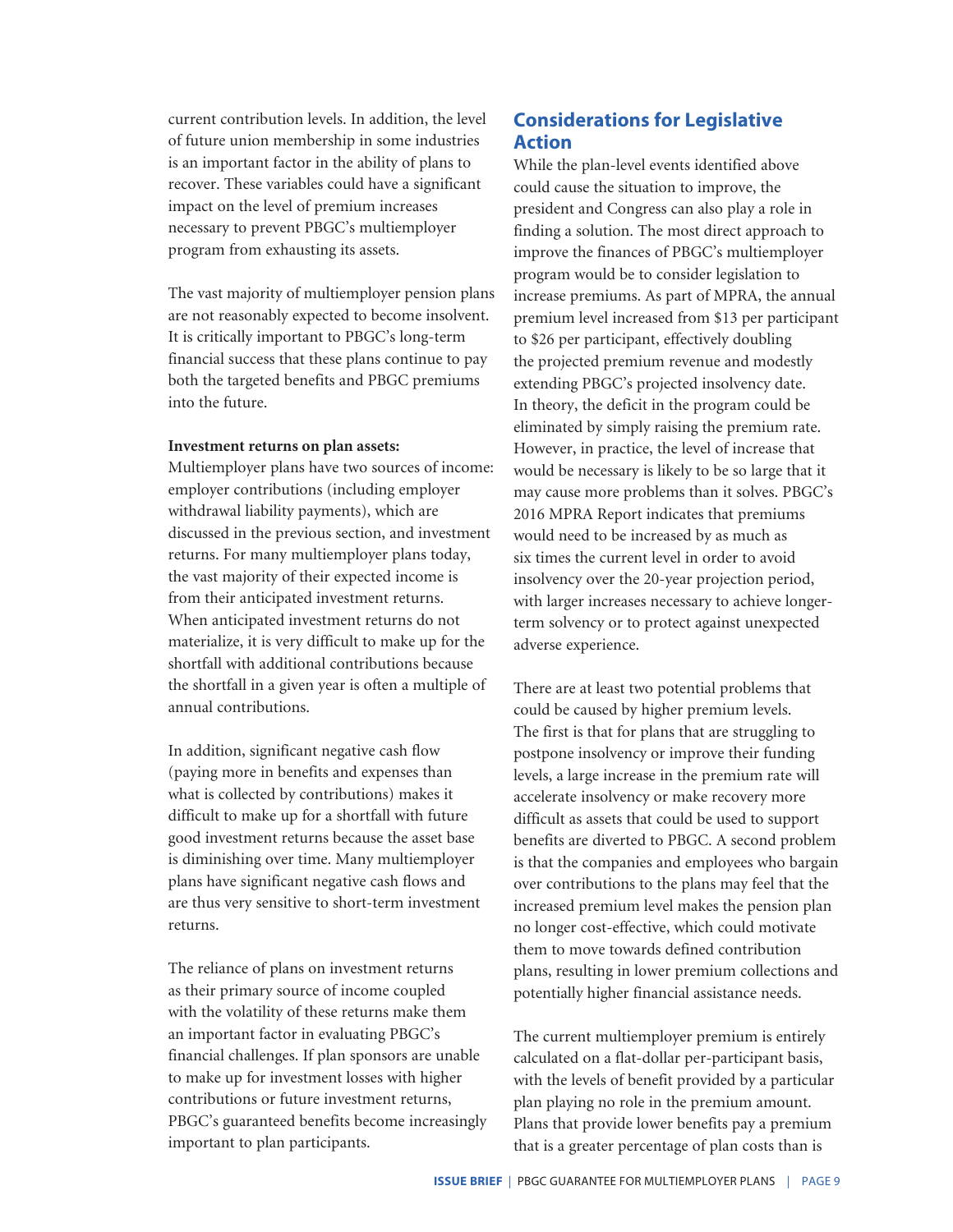the case for a plan that provides larger benefits. In addition to the inequity of paying the same premium amount for a proportionally smaller guarantee, it is more difficult for plans at the low end of the benefit spectrum to afford additional premiums than it is for plans with more generous wage and benefit packages.

An increase in the multiemployer premium rate is not restricted to simply increasing the flat perparticipant amount. A variety of other approaches have been discussed, most notably in the president's budget proposal for the 2017 fiscal year, which also includes a recommendation to grant the PBGC board the authority to set premiums.

| <b>Type of Premium</b>                                                                                                                 | <b>Key Advantages</b>                                                                                                                                                                                              | <b>Key Disadvantages</b>                                                                                                                                                                                       |
|----------------------------------------------------------------------------------------------------------------------------------------|--------------------------------------------------------------------------------------------------------------------------------------------------------------------------------------------------------------------|----------------------------------------------------------------------------------------------------------------------------------------------------------------------------------------------------------------|
| Variable premium that depends on<br>the funded position of the plan                                                                    | Links premiums to PBGC's exposure.                                                                                                                                                                                 | Larger premiums for plans least able<br>to afford them and may accelerate<br>insolvency for troubled plans.                                                                                                    |
| Variable premium that depends on<br>the size of the benefits provided<br>by the plan or the amount actually<br>contributed to the plan | Premiums higher for plans that<br>provide larger benefits or greater<br>contributions.                                                                                                                             | Plans paying highest premiums will<br>typically not have higher guarantees<br>due to the small size of the maximum<br>quarantee. Creates incentive to make<br>lower contributions to avoid higher<br>premiums. |
| An amount that is assessed when a<br>company withdraws from a plan                                                                     | Ties premium to events that often<br>cause financial distress for plans.                                                                                                                                           | Fears over withdrawal liability<br>are already a barrier to employer<br>participation in the system.<br>May not be able to collect the<br>premium if the employer is bankrupt.                                 |
| A premium that represents a portion<br>of the investment gains of plans                                                                | Premiums are highest when plans are<br>most able to afford them.                                                                                                                                                   | Highly unpredictable revenue stream<br>for PBGC and negatively correlated<br>with risk of additional financial<br>assistance.                                                                                  |
| Premium withheld from participant<br>benefit payments                                                                                  | Premiums are effectively paid by<br>individuals receiving PBGC guarantee<br>protection. Due to a large potential<br>revenue base, a small withholding<br>percentage could generate significant<br>premium revenue. | Despite small size, it is equivalent to a<br>benefit cut applied to all retirees.                                                                                                                              |

Potential approaches include:

**Members of the Pension Practice Council include: Noel Abkemeier, MAAA, FSA; Michael Bain, MAAA, FCA, ASA, EA, FSPA; Bruce Cadenhead, MAAA, FSA, FCA, EA; Donald Fuerst, MAAA, FSA, FCA, EA; Tim Geddes (Vice Chairperson), MAAA, FSA, FCA, EA; William Hallmark (Chairperson), MAAA, FCA, ASA, EA; Kenneth Hohman, MAAA, FSA, FCA, EA; Eric Keener, MAAA, FSA, FCA, EA; Ellen Kleinstuber, MAAA, FSA, FCA, EA, FSPA; Timothy Leier, MAAA, FSA, EA; Thomas Lowman, MAAA, FSA, FCA, EA; Tonya Manning, MAAA, FSA, FCA, EA; Alan Milligan, MAAA, FSA, FCA, FCIA; Andrew Peterson, MAAA, FSA, FCA, EA; Steven Rabinowitz, MAAA, FSA, FCA, EA; Francis Ratnasabapathy, MAAA, FSA, FIAA; John Schubert, MAAA, FCA, ASA; Josh Shapiro (Vice Chairperson), MAAA, FSA, FCA, EA; and James Verlautz, MAAA, FSA, FCA, EA. Christian Benjaminson, MAAA, FSA, FCA, EA, and Jason Russell, MAAA, FSA, EA, assisted with the drafting of this issue brief.**